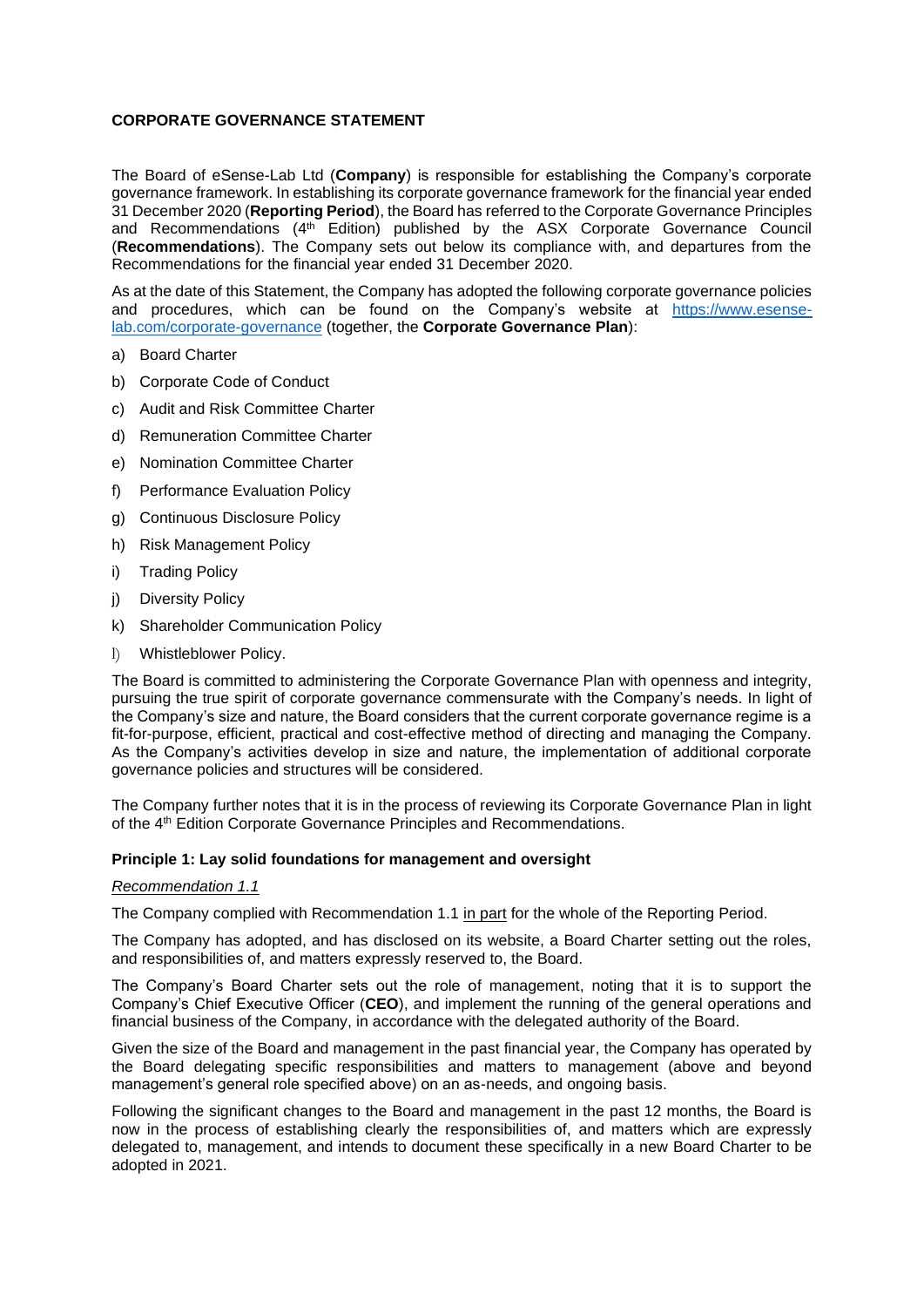# *Recommendation 1.2*

The Company complied with Recommendation 1.2 in part for the whole of the Reporting Period.

It is the Company's policy under its Nomination Committee Charter, to undertake appropriate checks before appointing a Director or senior executive, or putting someone forward for election as a director. The Company provides shareholders with all material information in its possession relevant to a decision on whether or not to elect, or re-elect a director.

During the Reporting Period, the Company appointed Dr James Ellingford, Mr Peter Hatfull and Mr Winton Willesee, as Directors of the Company, and Mr Itzik Mizrahi (former CEO), Mr Moshe Hukaylo (CFO) and Mr Yoav Elishoov (current CEO) as senior executives of the Company. The Company undertook informal background checks and assessments of Directors and senior executives prior to their appointment to the Board, which it deemed appropriate in the circumstances. As part of its increased corporate governance practices, in the coming reporting period, the Company will undertake formal background checks before appointing a Director or senior executive, or putting someone forward for election as a director.

During the Reporting Period, the Company put forward for re-election, Mr Benjamin Karasik, Mr Piers Lewis, and Mr Amit Edri, at the Company's 2020 Annual General Meeting, and all information relevant to their re-appointment was included in the Notice of Meeting released by the Company on 4 May 2020.

# *Recommendation 1.3*

The Company complied with Recommendation 1.3 in full for the whole of the Reporting Period.

The Company has a written agreement with each Director and senior executive of the Company, which sets out the terms of their appointment.

## *Recommendation 1.4*

The Company complied with Recommendation 1.4 in full for the whole of the Reporting Period.

The Company Secretary is accountable directly to the Board, through the Chair, on all matters to do with the proper functioning of the Board. The Board Charter of the Company sets out the specific responsibilities of the Company Secretary.

## *Recommendation 1.5*

The Company complied with Recommendation 1.5 in part for the whole of the Reporting Period.

The Board and the Company as a whole is committed to an inclusive workplace that embraces and values diversity while always upholding the principle of meritocracy.

During the Reporting Period:

- a) the Company had in place a Diversity Policy which was disclosed on its website;
- b) for the reasons set out below, the Board did not set measurable objectives for achieving gender diversity in the composition of its board, senior executives and workforce generally;
- c) the respective proportions of men and women on the Board, in senior executive positions and across the whole organisation are set out below. The Company defines 'senior executives' as those employees whose direct report is the Chief Executive Officer:
	- All of the Company's Board members as at 31 December 2020 were male;
	- All of the Company's senior executives as at 31 December 2020 were male; and
	- 14% of the Company's entire workforce of 7 people, were female.

The Company notes that during the Reporting Period, the Company had in place a Diversity Policy which required (amongst other things) the Board to determine measurable objectives to achieve the diversity objectives set out in its policy. Notwithstanding the Board's commitment to diversity in the workplace, the Company did not comply (in full) with Recommendation 1.5 during the Reporting Period, as given the size of the Company and its workforce, it does not currently have sufficient resources to be able to define and implement a formal diversity program that is compliant with the Recommendations. Further, the Board considers that, at this stage, the incremental benefits of a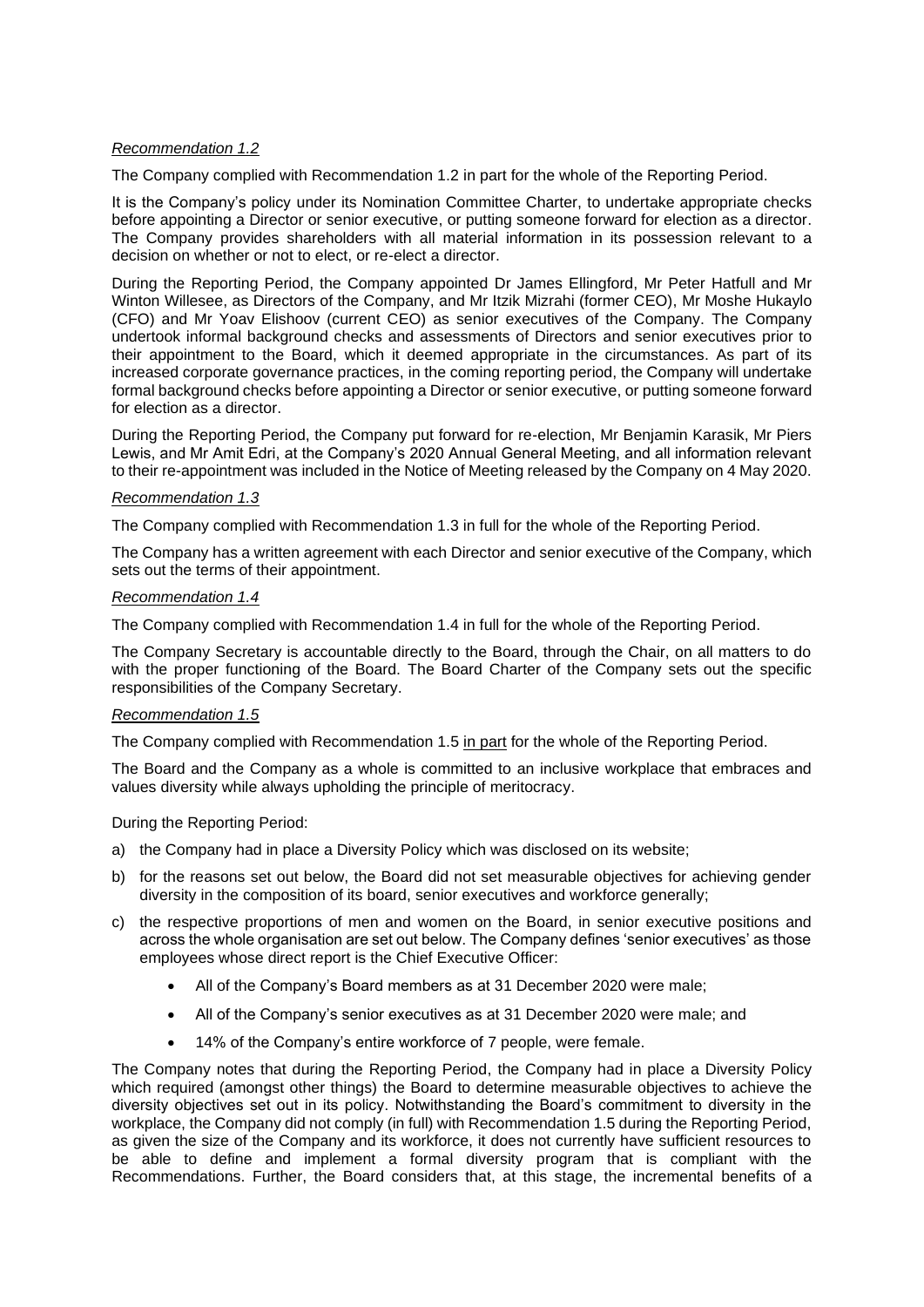structured diversity program are disproportionate to the implementation costs involved, when compared to the Company's current practices.

The Company is in the process of reviewing its Diversity Policy, and intends to adopt a revised Diversity Policy which provides for a tiered approach to the implementation of the initiatives of Recommendation 1.5, which is relative to the size of the Group and its workforce. Accordingly, where the Group employs 100 or more employees, the Board of the Company undertakes to adopt practices in line with the Recommendations.

Whilst the Group's workforce remains below this threshold, the Board of the Company will continue to drive the Group's diversity strategies on an informal basis, and will apply the initiatives contained in its Diversity Policy to the extent that the Board considers them to be necessary, practical and achievable in the context of the Group's needs and available resources.

The Company was not in the S&P/ASX300 Index at the commencement of the Reporting Period.

## *Recommendation 1.6*

The Company complied with Recommendation 1.6 in full for the whole of the Reporting Period.

The Company has adopted a Performance Evaluation Policy which sets out the process for annually evaluating the performance of the Board, its committees, individual directors and senior executives.

Upon establishment of a Remuneration and Nomination Committee in February 2020, that Committee assumed responsibility for driving the evaluation process set out in the Performance Evaluation Policy in respect of the Board and individual directors. The full Board assumed responsibility for undertaking the evaluation process set out in the Performance Evaluation Policy in respect of the Company's committees.

A copy of the Performance Evaluation Policy is disclosed on the Company's website.

Due to the significant changes in the Board during the Reporting Period (and consequential short tenure of the same as at the end of the Reporting Period), the process set out in the Performance Evaluation Policy was not undertaken during the Reporting Period. Having stabilised the Board, the Company intends undertake the performance evaluation processes in the coming reporting period.

#### *Recommendation 1.7*

The Company complied with Recommendation 1.7 in full for the whole of the Reporting Period.

The Company has adopted a Performance Evaluation Policy which sets out the process for annually evaluating the performance of the Board, its committees, individual directors and senior executives.

Upon establishment of a Remuneration and Nomination Committee in February 2020, that Committee assumed responsibility for driving the evaluation process set out in the Performance Evaluation Policy in respect of senior executives.

A copy of the Performance Evaluation Policy is disclosed on the Company's website.

Due to the significant changes in senior executives during the Reporting Period (and consequential short tenure of the same as at the end of the Reporting Period), the process set out in the Performance Evaluation Policy was not undertaken during the Reporting Period. Having stabilised management, the Company intends undertake the performance evaluation processes in the coming Reporting Period.

#### **Principle 2: Structure the board to add value**

#### *Recommendation 2.1*

The Company complied with Recommendation 2.1 in full for the whole of the Reporting Period.

For the period 1 January 2020 to 20 February 2020, due to the size of the Board, the Company did not have a separate nomination committee, and the responsibilities of the nomination committee as set out in the Remuneration and Nomination Committee Charter were carried out by the full Board.

In February 2020, the Company established a joint Remuneration and Nomination Committee, comprised of three independent, non-executive Directors, being Dr James Ellingford, Mr Michael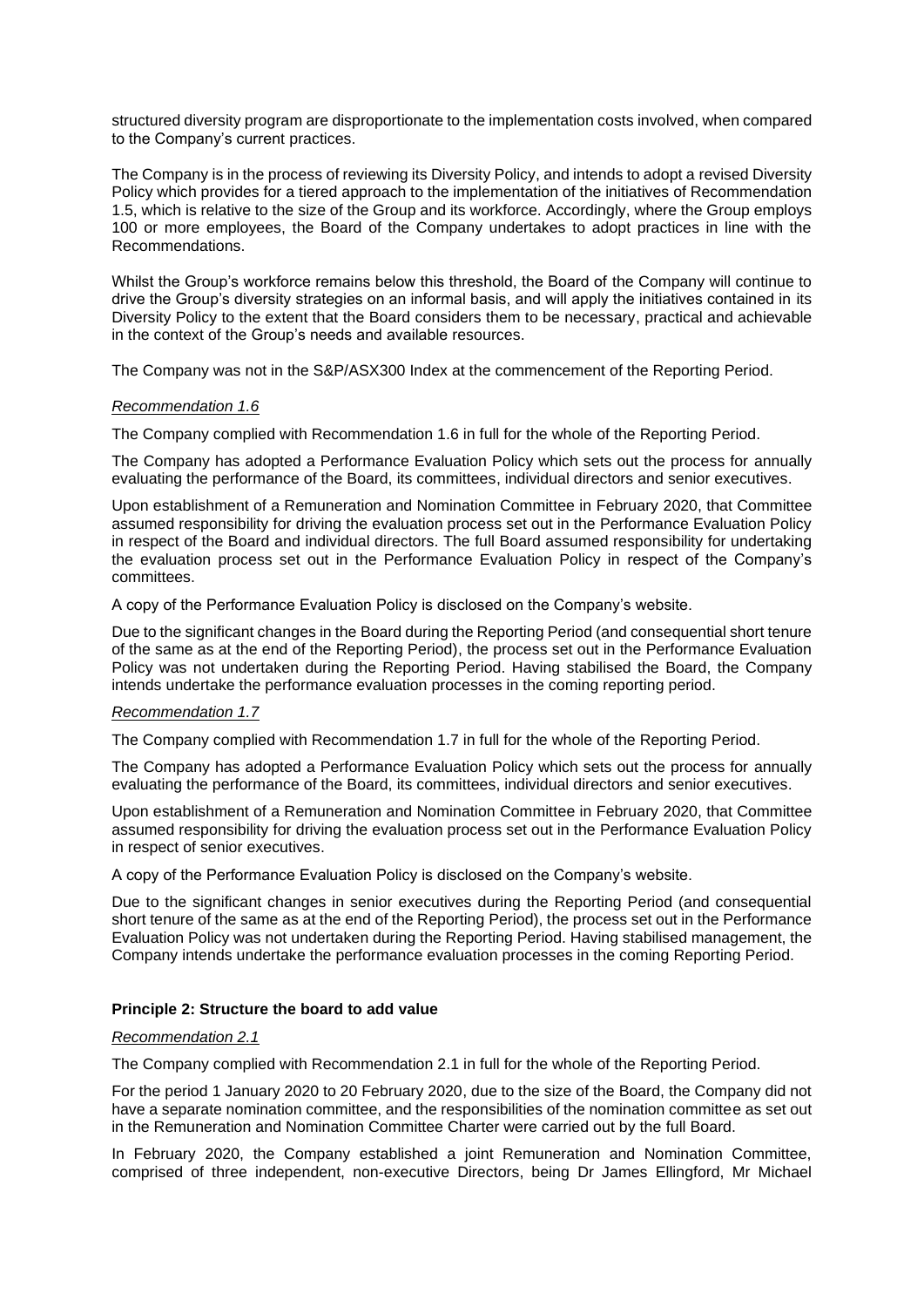Edwards and Mr Amit Edri. Mr Edwards was appointed as the Chair of the Committee, and was not the Chairman of the Board.

Following the resignation of Mr Edwards on 27 March 2020, the Committee comprised of Dr James Ellingford and Mr Amit Edri. Following the resignation of Mr Edri on 9 June 2020, the Committee was comprised of only Dr Ellingford, and the duties under the Remuneration and Nomination Committee Charter were carried out by the full Board.

On 29 September 2020, the Company appointed Mr Benjamin Karasik (a non-independent nonexecutive Director) and Mr Peter Hatfull (an independent non-executive Director) to the Committee with Dr Ellingford. Mr Hatfull was appointed as the Chair of the Committee, and was not the Chairman of the Board. Following the resignation of Mr Karasik on 31 October 2020, the Committee comprised Dr Ellingford and Mr Hatfull.

Given the size of the Board, the Company did not consider it necessary that the Remuneration and Nomination Committee comprise three members, and considered that the composition of its Remuneration and Nomination Committee was at all times sufficient to allow it to carry out its Australian duties and responsibilities in accordance with its Charter.

The joint Remuneration and Nomination Committee (or the Board, in its absence) is responsible for carrying out the duties and responsibilities set out in the joint Remuneration and Nomination Committee Charter, a copy of which is available on the Company's website.

The relevant qualifications and experience of the members of the current Committee are set out below:

# **Dr James Ellingford**

Dr Ellingford previously served as International President of a multi-billion dollar NASDAQ software business, Take-Two Interactive Software, with its headquarters in Geneva and New York. He has vast international experience in the software industry and has close ties with financial institutions and governments throughout the world.

Dr Ellingford holds a Post-Graduate in Corporate Management, Masters in Business Administration and a Doctorate in Management. Dr Ellingford has lectured MBA students in Corporate Governance, ethics and marketing at a leading Sydney University.

Dr Ellingford's current Board positions with ASX listed entities include Executive Director – Creso Pharma Ltd (ASX:CPH) and Non-Executive Chairman – eSense-Lab Ltd (ASX:ESE).

Dr Ellingford's recent former Board positions with ASX listed entities include positions on the Board of MinRex Resources Limited (ASX:MRR), Manalto Limited (ASX:MTL), Victory Mines Limited (ASX:VIC), Burrabulla Corporation Limited (ASX:BUA), Elysium Resources Limited (ASX:EYM) and Zyber Holdings Limited (ASX:ZYB).

## **Mr Peter Hatfull**

Mr Hatfull has over 40 years' experience in a range of Board and senior executive positions with Australian and international companies. He has an extensive skill-set in the areas of business optimisation, capital raising and Group restructuring.

Mr Hatfull is a professional Director and is currently the independent Chairman of several listed and unlisted companies. Peter specialises in corporate governance and strategic planning and has held senior financial and board positions in Australia, Africa and the UK. Peter graduated as a Chartered Accountant in the United Kingdom where he worked for Coopers and Lybrand (now PriceWaterhouseCoopers), and subsequently moved to Africa, where he spent 8 years in Malawi prior to moving to Australia.

Mr Hatfull's current Board positions with ASX listed entities include Non-Executive Director – eSense-Lab Ltd (ASX:ESE), Non-Executive Chairman Rafaella Resources Ltd ( ASX:RFR ) and Non-Executive Director – Roots Sustainable Agricultural Technologies Ltd ( ASX:ROO )

Mr Hatfull's recent former Board positions with ASX listed entities include Non-Executive Director - Affinity Energy and Health Ltd.

The joint Remuneration and Nomination Committee did not hold a formal meeting during the Reporting Period.

# *Recommendation 2.2*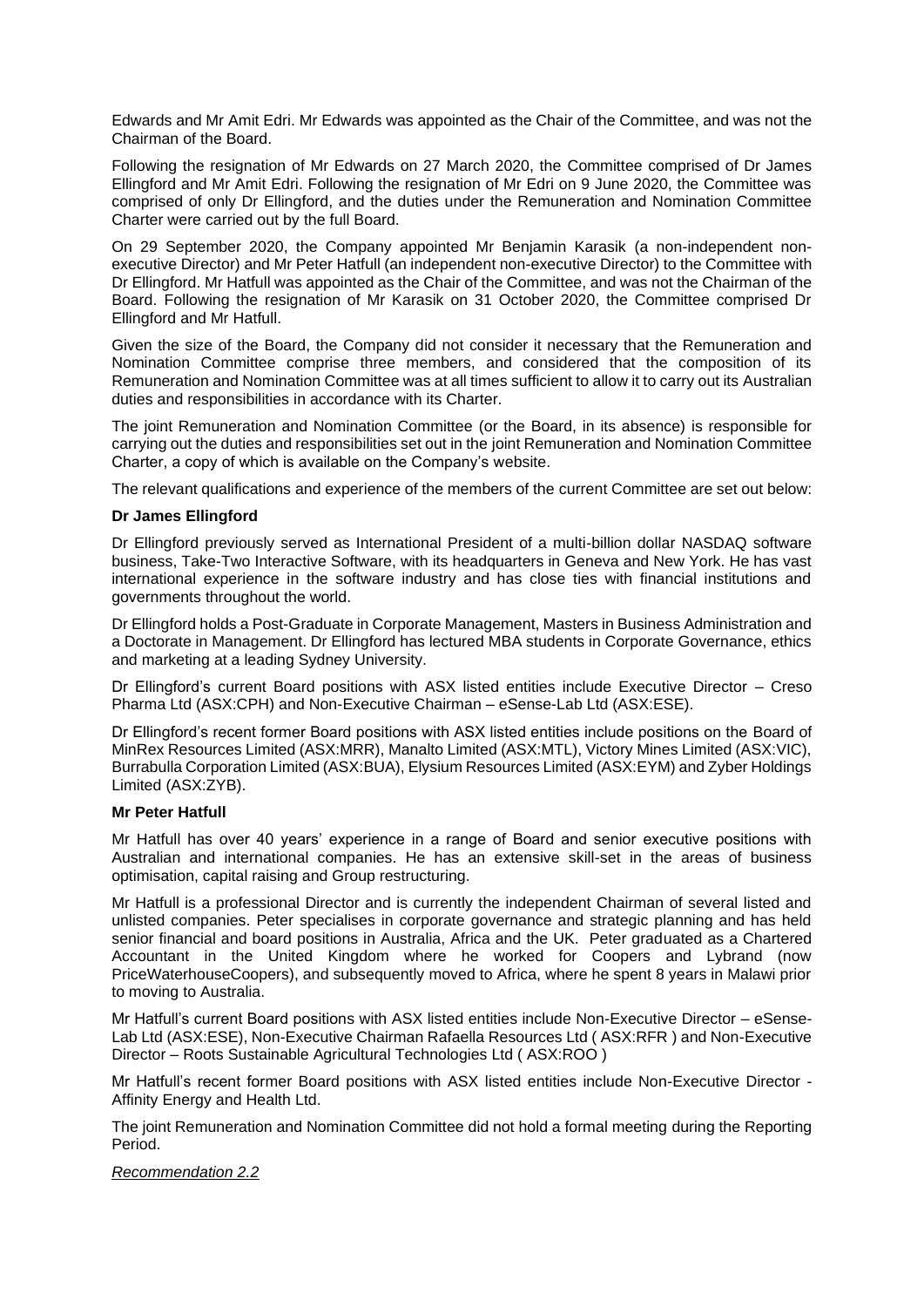The Company did not comply with Recommendation 2.2 in full for the whole of the Reporting Period.

The Board of the Company aims to ensure its members have a broad and complementary range of technical, commercial, financial and other skills, experience and knowledge relevant to overseeing the business of the Company.

Whilst the Company did not have a formal Board Skills Matrix setting out the mix of skills that the Board currently had or was looking to achieve, the Board regularly considers the skills, qualification and experience of existing directors and new board candidates against its the desired composition set out above. The Company has established a Remuneration and Nomination Committee, and intends to establish and maintain a Board Skills Matrix in the next Reporting Period.

#### *Recommendation 2.3*

The Company complied with Recommendation 2.3 in full for the whole of the Reporting Period.

For a majority of the Reporting Period, the Board was comprised of a majority of independent Directors, with the composition of independent and non-independent Directors on the Board being as follows:

Between 1 January 2020 and 12 January 2020:

| Independent                                                                                   | Not Independent   |
|-----------------------------------------------------------------------------------------------|-------------------|
| <b>Piers Lewis</b>                                                                            | Benjamin Karasik* |
| Amit Edri                                                                                     |                   |
| Michael Edwards                                                                               |                   |
| * Mr Karasik was considered not independent due to his interest in securities in the Company. |                   |

Between 13 January 2020 and 27 March 2020, following the appointment of Dr James Ellingford on 13 January 2020:

| Independent                                                                                                                                                                                                       | Not Independent  |
|-------------------------------------------------------------------------------------------------------------------------------------------------------------------------------------------------------------------|------------------|
| Piers Lewis**                                                                                                                                                                                                     | Benjamin Karasik |
| Amit Edri                                                                                                                                                                                                         |                  |
| Michael Edwards                                                                                                                                                                                                   |                  |
| James Ellingford                                                                                                                                                                                                  |                  |
| Mr Lewis served as interim CEO of the Company for the period 28 January 2020 to 6 March 2020. The<br>$***$<br>Board did not, during that time or prior to his resignation, formally re-evaluate his independence. |                  |

Between 28 March 2020 and 8 June 2020, following the resignation of Michael Edwards on 27 March 2020:

| Independent                                                                                 | Not Independent  |
|---------------------------------------------------------------------------------------------|------------------|
| Piers Lewis                                                                                 | Benjamin Karasik |
| Amit Edri                                                                                   |                  |
| James Ellingford                                                                            |                  |
| Between 9 June 2020 and 1 July 2020, following the resignation of Amit Edri on 9 June 2020: |                  |

| Independent        | Not Independent  |
|--------------------|------------------|
| <b>Piers Lewis</b> | Benjamin Karasik |
| James Ellingford   |                  |

Between 2 July 2020 and 30 July 2020, following the appointment of Peter Hatfull, and resignation of Piers Lewis, on 2 July 2020:

| Independent      | <b>Not Independent</b> |
|------------------|------------------------|
| James Ellingford | Benjamin Karasik       |
| Peter Hatfull    |                        |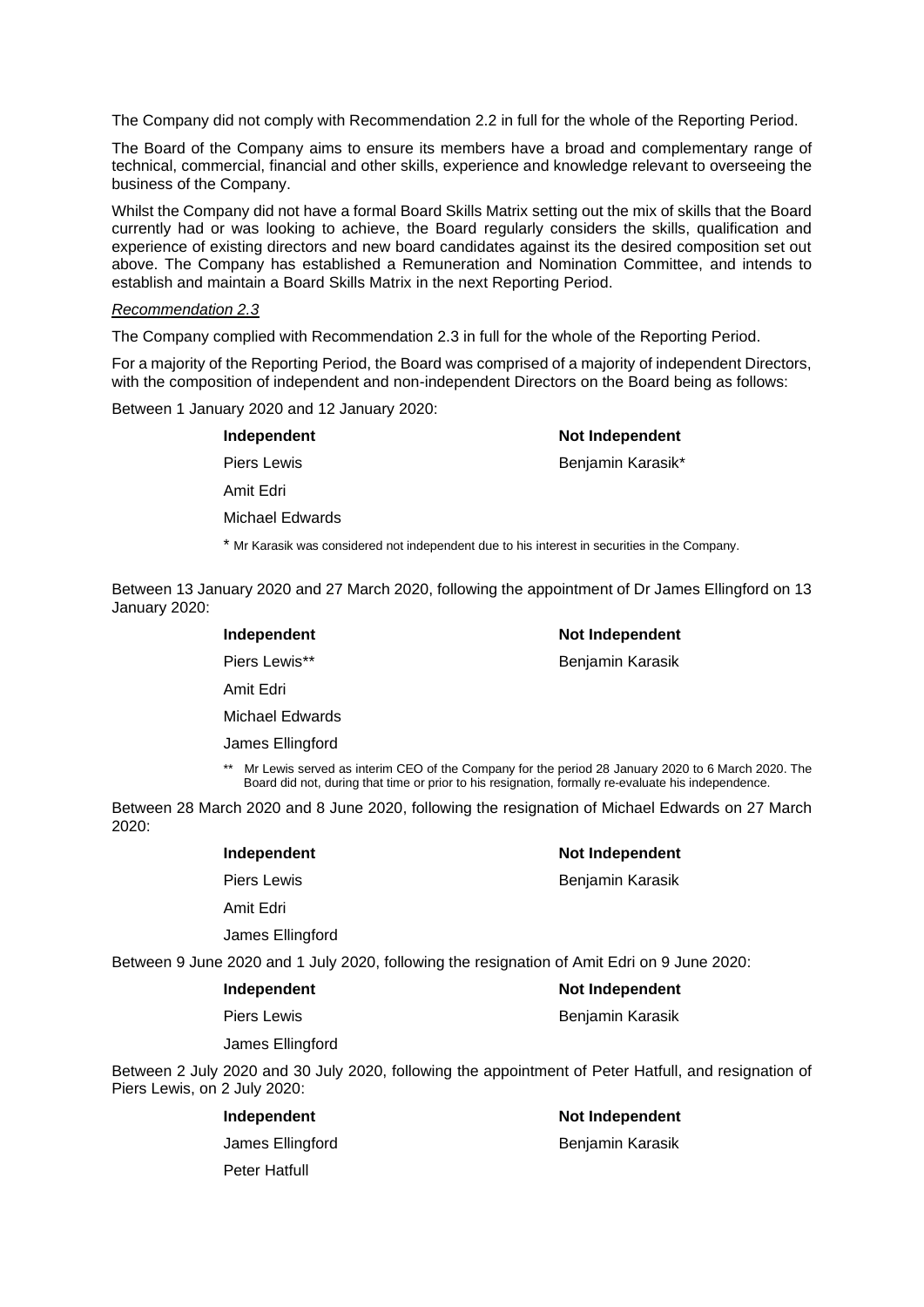Between 31 July 2020 and 30 October 2020, following the appointment of Winton Willesee on 31 July 2020:

| Independent                                                                                 | Not Independent    |
|---------------------------------------------------------------------------------------------|--------------------|
| James Ellingford                                                                            | Benjamin Karasik   |
| Peter Hatfull                                                                               | Winton Willesee*** |
| *** Whilst for the purposes of the Recommendations, the Board considers that Mr Willesee wo |                    |

whilst for the purposes of the purposes of the Recommendations, the Board considers that Mr Willes independent, Mr Willesee is not independent under Israeli corporations laws due to the engagement of an entity under his control, Azalea Consulting Pty Ltd, for the provision of company secretarial services to the Company.

Between 31 October 2020 and 31 December 2020, following the resignation of Benjamin Karasik on 31 October 2020:

| Independent          | Not Independent |
|----------------------|-----------------|
| James Ellingford     | Winton Willesee |
| <b>Peter Hatfull</b> |                 |

The Board considered the independence of directors having regard to the guidance set out in Box 2.3 of the Recommendations and has not formed an opinion contrary to those guidelines.

The length of service of each Director in office during the Reporting Period was as follows:

| <b>Director</b>        | <b>Appointment Date</b> | <b>Cease Date</b> |
|------------------------|-------------------------|-------------------|
| Benjamin Karasik       | 09/02/2018              | 31/10/2020        |
| Piers Lewis            | 30/11/2018              | 02/07/2020        |
| Amit Edri              | 30/11/2018              | 08/06/2020        |
| Michael Edwards        | 08/11/2019              | 27/03/2020        |
| James Ellingford       | 13/01/2020              | Current           |
| <b>Peter Hatfull</b>   | 02/07/2020              | Current           |
| <b>Winton Willesee</b> | 31/07/2020              | Current           |

#### *Recommendation 2.4*

The Company complied with Recommendation 2.4 for part of the Reporting Period, having a majority of its Board as independent Directors, as noted above, other than for the period 31 July 2020 to 30 October 2020, during which time, due to the size of the Board and the nature of the Company's activities, the Company considered it appropriate to have an even number of independent and non-independent directors.

## *Recommendation 2.5*

The Company complied with Recommendation 2.5 in full for the whole of the Reporting Period.

The Chair of the Board from to 12 January 2020 was Mr Piers Lewis, an independent Director, who was not the CEO.

From 13 January 2020 onwards, the Chair of the Board was current independent Director, Dr James Ellingford, who is not the CEO.

#### *Recommendation 2.6*

The Company complied with Recommendation 2.6 in full for the whole of the Reporting Period**.** 

The Company's Corporate Governance Policies set out the following program:

- (a) the Board is responsible for procuring appropriate professional development opportunities for Directors to develop and maintain the skills and knowledge needed to perform their roles as Directors effectively;
- (b) the Nomination Committee is responsible for approving and reviewing induction and continuing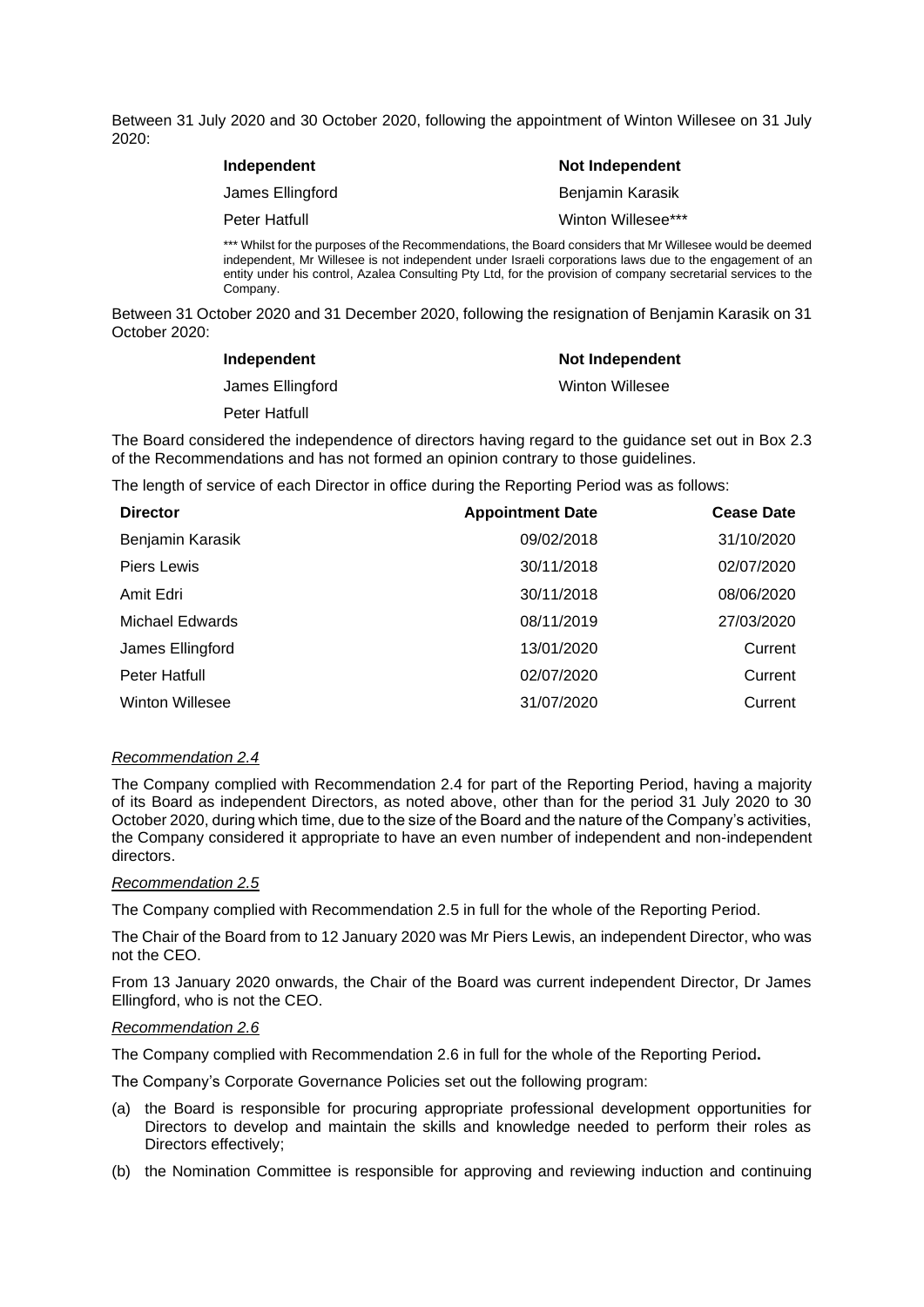professional development programs and procedures for Directors, to ensure that they can effectively discharge their responsibilities; and

(c) the Company Secretary is responsible for facilitating the induction and professional development of Directors.

The Company's induction of new directors is tailored to each new Director according to their personal requirements, background skills, qualifications and experience and includes the provision of a formal letter of appointment and induction information sufficient to allow the new Director to gain an understanding of the business of the Company and the roles, duties and responsibilities of Directors.

The Board aims to periodically (at least annually) review the need for existing Directors to undertake professional development to maintain the skills and knowledge needed to perform their role as directors effectively.

# **Principle 3: Act ethically and responsibly**

## *Recommendation 3.1*

The Company did not comply with Recommendation 3.1 in full for the whole Reporting Period. The Company is in the process of preparing its statement of values, however due to competing interests and vast changes in the Board and management during the Reporting Period, has not finalised these values.

The Company intends to formalise the following values in the coming Reporting Period:

- (a) Our primary objective is to deliver maximum shareholder value through profitable growth and the development of stable and sustainable projects, whilst acting lawfully, ethically and responsibly.
- (b) The Company will pursue operational and commercial excellence by using best practice approaches in our decision-making process focusing on continuous development, accountability and teamwork in all aspects of our business. A key attribute to this approach is maintaining responsible long-term management.
- (c) In order to achieve these goals, we will ensure our employees and business partners have the appropriate skills and resources to perform their work effectively and efficiently and that all stakeholders (including investors, customers, suppliers and regulators) are aware of the Company's values and our intention to uphold them. We will foster an open and supportive environment in all activities and relationships, and make sure that our senior executives demonstrate and reinforce our values in all aspects of our business and in all interactions with staff.
- (d) We believe that our pursuit of these goals will cement a positive reputation for the Company in the community as a reliable, responsible and ethical organisation.

## *Recommendation 3.2*

The Company complied with Recommendation 3.2 in full for the whole of the Reporting Period.

The Company has established a Code of Conduct (**Code**), which applies to all employees of the Company (which the Board interprets to extend to all Directors, senior executives, and employees), and addresses matters relevant to the Company's legal and ethical obligations to its stakeholders. A copy of the Code is disclosed on the Company's website.

The Company is committed to promoting good corporate conduct grounded by strong ethics and responsibility. Any material breaches of the Code are reported to the Board, and employees are encouraged to raise any matters of concern in good faith with the head of their business unit or with the Company Secretary, without fear of retribution, to ensure such breaches are reported.

## *Recommendation 3.3*

The Company did not comply with Recommendation 3.3 in full for the whole of the Reporting Period.

Due to competing priorities, the size of the Company, and the need to have all policies reviewed by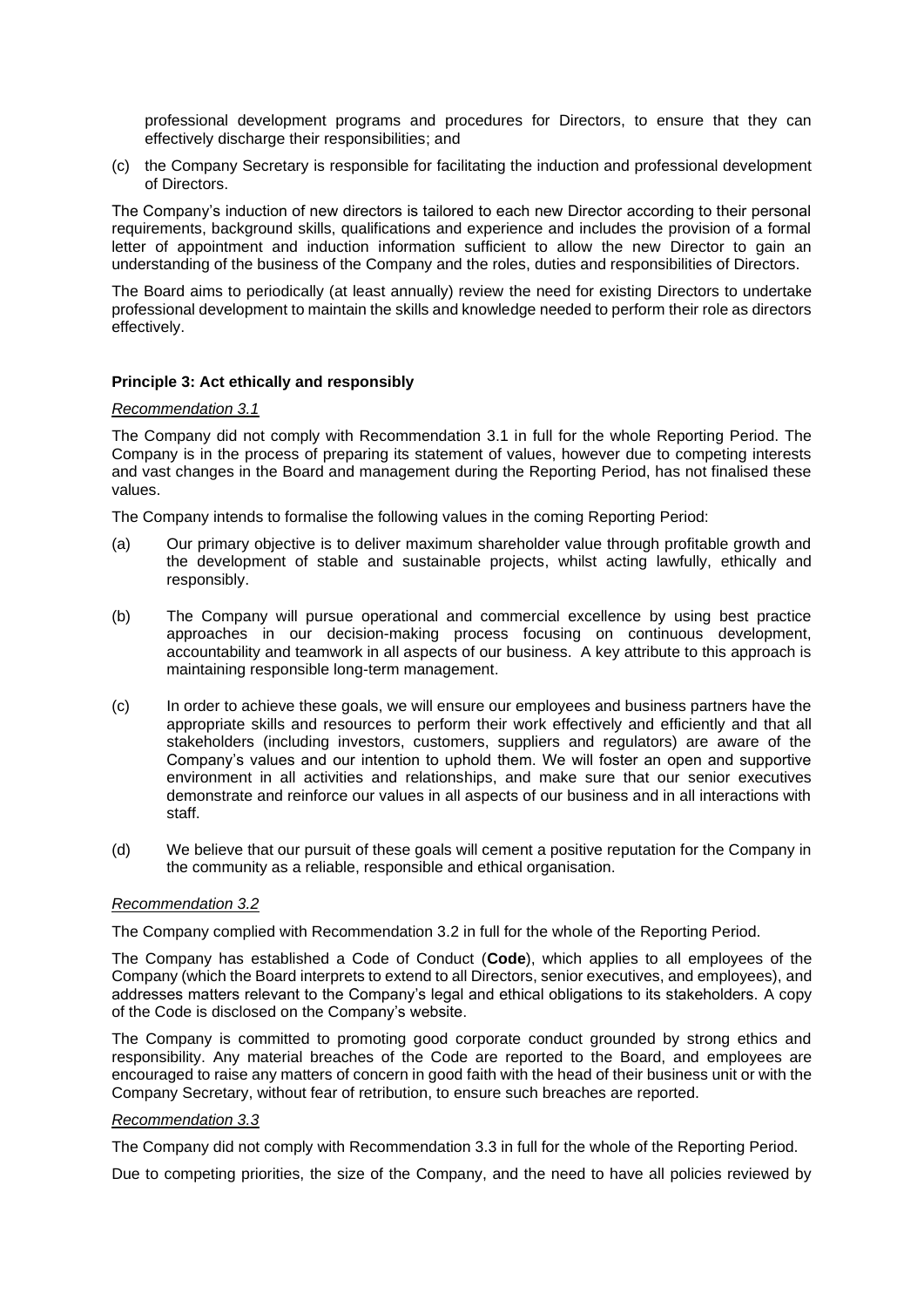Israeli advisers for compliance with Israeli laws, as at the end of the Reporting Period, the Company was in the process of finalising a formal written Whistleblower Policy. This Whistleblower Policy is now in place, and available on the Company's website.

Despite not having a formal policy during the Reporting Period, the Company was (and is) committed to:

- (a) encouraging and supporting people to feel confident to speak up safely and securely if they become aware of wrong-doing or illegal or improper conduct within the Company;
- (b) providing information and guidance on how to report such conduct, how reports will be handled and investigated in a timely manner and the support and protections available if a report is made;
- (c) ensuring the Company and its management are aware of their responsibilities in upholding the Company's commitment to reporting any illegal, unethical or improper conduct; and
- (d) promoting ethical behaviour and a culture of speaking up to deter wrong-doing,

and endeavoured to do this throughout the Reporting Period.

#### *Recommendation 3.4*

The Company did not comply with Recommendation 3.4 in full for the whole of the Reporting Period.

Due to competing priorities, the size of the Company, and the need to have all policies reviewed by Israeli advisers for compliance with Israeli laws, the Company is in the process of finalising a formal written Anti-Bribery and Corruption Policy, which it is endeavouring to have in place as soon as possible.

The Company's Code of Conduct addresses the Company's position on corruption and bribery, which obligates all employees to report suspected corrupt conduct.

# **Principle 4: Safeguard integrity in corporate reporting**

#### *Recommendation 4.1*

The Company complied with Recommendation 4.1 in full for the whole of the Reporting Period.

Due to the size of the Board, the Company did not have a separate audit committee, and the responsibilities of the audit committee, as set out in the Company's Audit and Risk Committee Charter, were carried out by the full Board, a majority of whom are independent, non-executive Directors.

A copy of the Company's Audit and Risk Committee Charter is available on the Company's website, which sets out the processes employed by the Company to independently verify and safeguard the integrity of the Company's corporate reporting, including the processes for the appointment and removal of the external auditor and the rotation of the audit engagement partner.

#### *Recommendation 4.2*

The Company did not comply with Recommendation 4.2 in full for the whole of the Reporting Period.

Due to the changes to the Board and management during the Reporting Period, the Chief Executive Officer and Chief Financial Officer in office at the time of lodgement of the Company's financial statements during the Reporting Period were not in a position to make the declarations recommended in Recommendation 4.2.

As the Company is a company registered in Israel, the Board is not required by the Corporations Act to receive these declarations prior to the approval of the accounts. The Company has since appointed an internal auditor, and is in the process of appointing External Directors in order to form an Israeli Companies Law compliant Audit Committee.

Following the implementation of the above processes, and the settlement of the Company's senior management positions, the Company has received the relevant declarations in the current reporting period, and expects to continue to do-so going forward.

#### *Recommendation 4.3*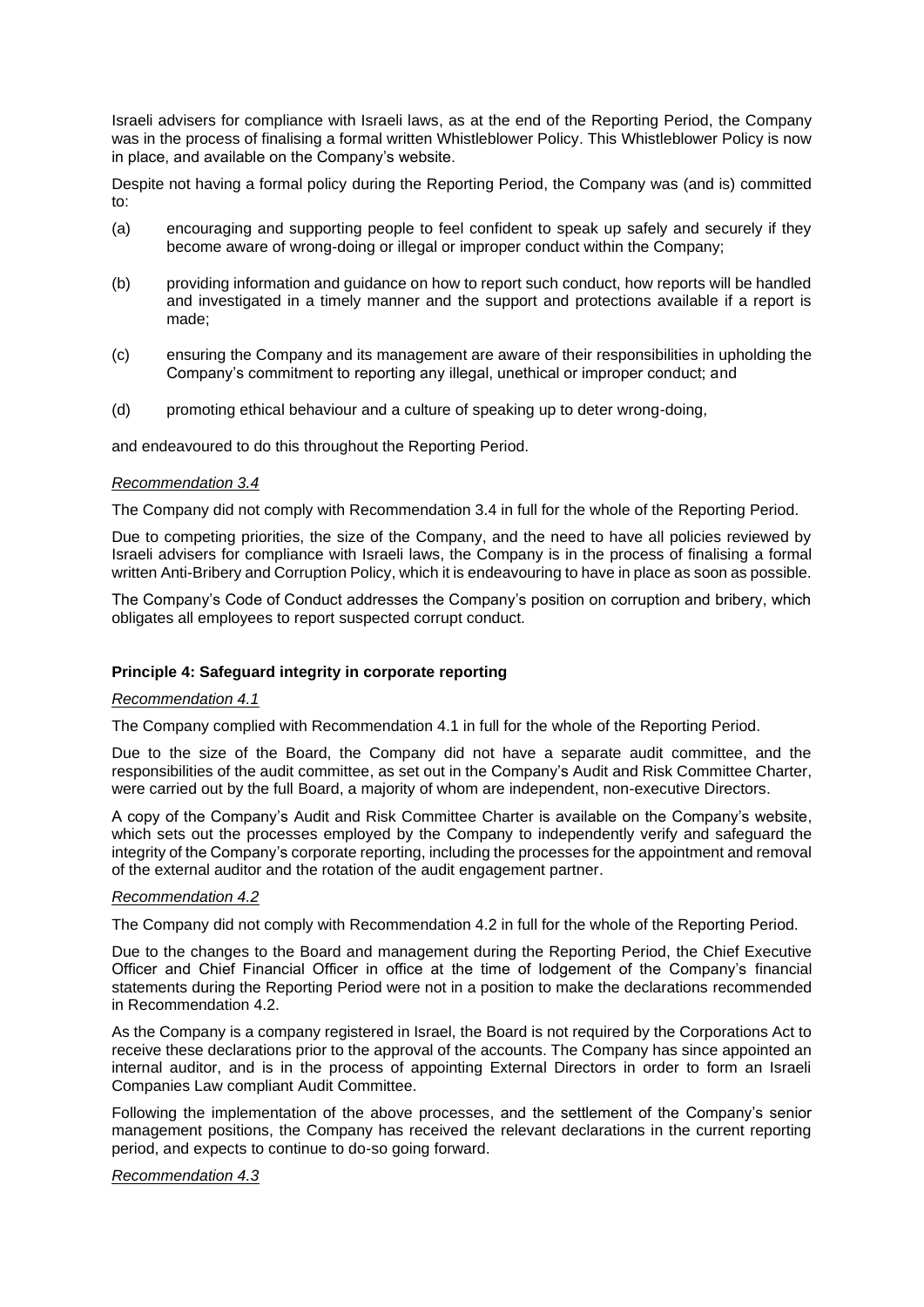The Company complied with Recommendation 4.3 in full for the whole of the Reporting Period.

The Board Charter of the Company specifically charges the Board with responsibility for approving and monitoring the adequacy and integrity of financial reporting. The Board complies with this obligation by ensuring that all periodic corporate reports released to the market that are not audited or reviewed by an external auditor, are first considered by management and the Company Secretary, and are then considered and approved by the Board. The Company also engages with independent experts and its auditors on complex matters prior to the release of unaudited financial information.

In addition, when formed, the Company's Audit and Risk Committee will be responsible for assisting the Board to fulfil its statutory and fiduciary responsibilities relating to the quality and integrity of the Company's financial statements.

## **Principle 5: Make timely and balanced disclosure**

## *Recommendation 5.1*

The Company complied with Recommendation 5.1 in full for the whole of the Reporting Period.

The Company is committed to:

- a) ensuring that shareholders and the market are provided with full and timely information about its activities;
- b) complying with the continuous disclosure obligations contained in the Listing Rules and applicable sections of the Corporations Act; and
- c) providing equal opportunity for all stakeholders to receive externally available information issued by the Company in a timely manner.

The Company has adopted a Continuous Disclosure Policy, which is disclosed on the Company's website. The Continuous Disclosure Policy sets out policies and procedures for the Company's compliance with its continuous disclosure obligations under the ASX Listing Rules, and addresses financial markets communication, media releases and continuous disclosure issues. It forms part of the Company's corporate governance policies and procedures and is available to all staff.

## *Recommendation 5.2*

The Company complied with Recommendation 5.2 in full for the whole of the Reporting Period.

The Board of the Company considers and approves all material announcements prior to their release to the market, and receives a copy of the final announcement immediately upon its release to the market.

#### *Recommendation 5.3*

The Company complied with Recommendation 5.3 in full for the whole of the Reporting Period.

The materials of any new and substantive investor or analyst presentation are released on the ASX Market Announcements Platform ahead of the presentation.

## **Principle 6: Respect the rights of security holders**

#### *Recommendation 6.1*

The Company complied with Recommendation 6.1 in full for the whole of the Reporting Period.

Shareholders can access information about the Company, its operations and its governance (including adopted governance policies) from the Company's website at [https://www.esense-lab.com/.](https://www.esense-lab.com/)

#### *Recommendation 6.2*

The Company complied with Recommendation 6.2 in full for the whole of the Reporting Period.

The Company has adopted a Shareholder Communications Strategy which aims to promote and facilitate effective two-way communication with investors which is available on the Company's website. The Strategy outlines a range of ways in which information is communicated to shareholders, including via:

a) ASX announcements;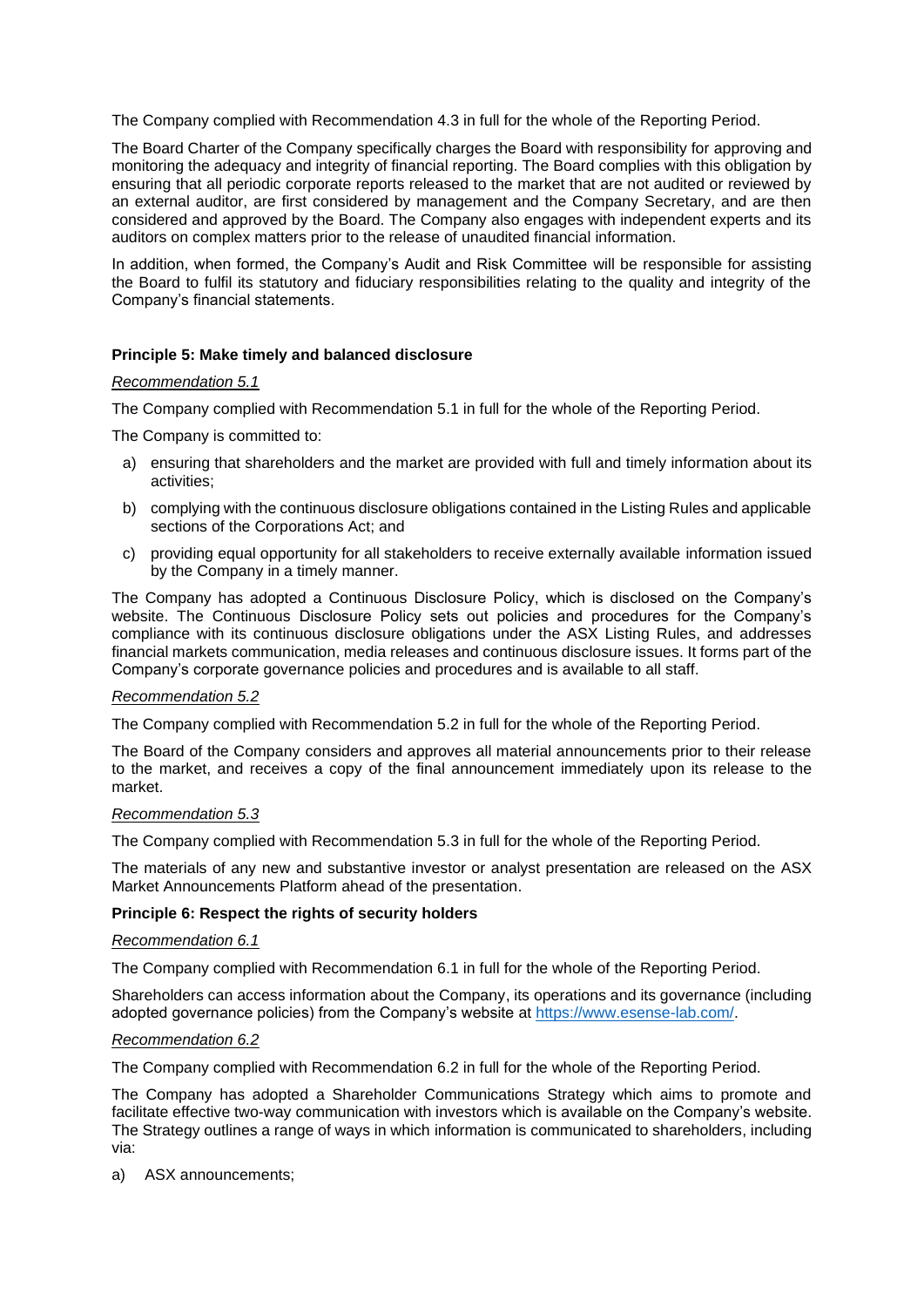- b) general meetings; and
- c) the Company website;

In addition to the above, Shareholders can email or call the Company, via the Company Secretary, Investor Relations Liaison or Share Registry, to seek further information to assist them in exercising their rights as Shareholders.

## *Recommendation 6.3*

The Company complied with Recommendation 6.3 in full for the whole of the Reporting Period.

The Board encourages full participation of Shareholders at meetings to ensure a high level of accountability and identification with the Company's strategies and goals. Shareholders are encouraged to participate at all general meetings of the Company by written statement contained in every notice of meeting sent to shareholders prior to each meeting.

The Company also accommodates shareholders who are unable to attend general meetings in person by accepting votes by proxy.

Further, any material presented to shareholders at a shareholders meeting is released to the ASX immediately prior to the commencement of the meeting, for the benefit of those shareholders who are unable to attend in person. The Company also announces to the ASX the outcome of each meeting immediately following its conclusion.

At each general meeting, shareholders are given an opportunity to ask questions in relation to the resolutions put to shareholders at that meeting, and in respect of the Company's business and operations generally. At each annual general meeting, shareholders are also invited to ask questions of the Company's external auditor and the Board in relation to the annual financial report of the Company.

## *Recommendation 6.4*

The Company complied with Recommendation 6.4 in full for the whole of the Reporting Period.

All substantive resolutions at a meeting of security holders during the Reporting Period were decided by a poll rather than by a show of hands. The Company intends to apply this recommendation to all general meetings moving forward.

## *Recommendation 6.5*

The Company complied with Recommendation 6.5 in full for the whole of the Reporting Period.

Shareholders are given the option to receive communications from, and send communication to, the Company and its share registry electronically.

To ensure that shareholders can obtain all relevant information to assist them in exercising their rights as shareholders, the Company has made available a telephone number and relevant contact details (via the Company's website and ASX platform) for shareholders to make their enquiries.

# **Principle 7: Recognise and manage risk**

## *Recommendation 7.1*

The Company complied with Recommendation 7.1 in full for the whole of the Reporting Period.

Due to the size of the Board, the Company did not have a separate risk committee, and the responsibilities of the risk committee, as set out in the Company's Audit and Risk Committee Charter, were carried out by the full Board, a majority of whom are independent, non-executive Directors.

A copy of the Company's Audit and Risk Committee Charter is available on the Company's website, which sets out the processes employed by the Company to oversee the Company's risk management framework.

## *Recommendation 7.2*

The Company did not comply with Recommendation 7.2 in full for the whole of the Reporting Period.

The Company's process for risk management and internal compliance is set out in its Risk Management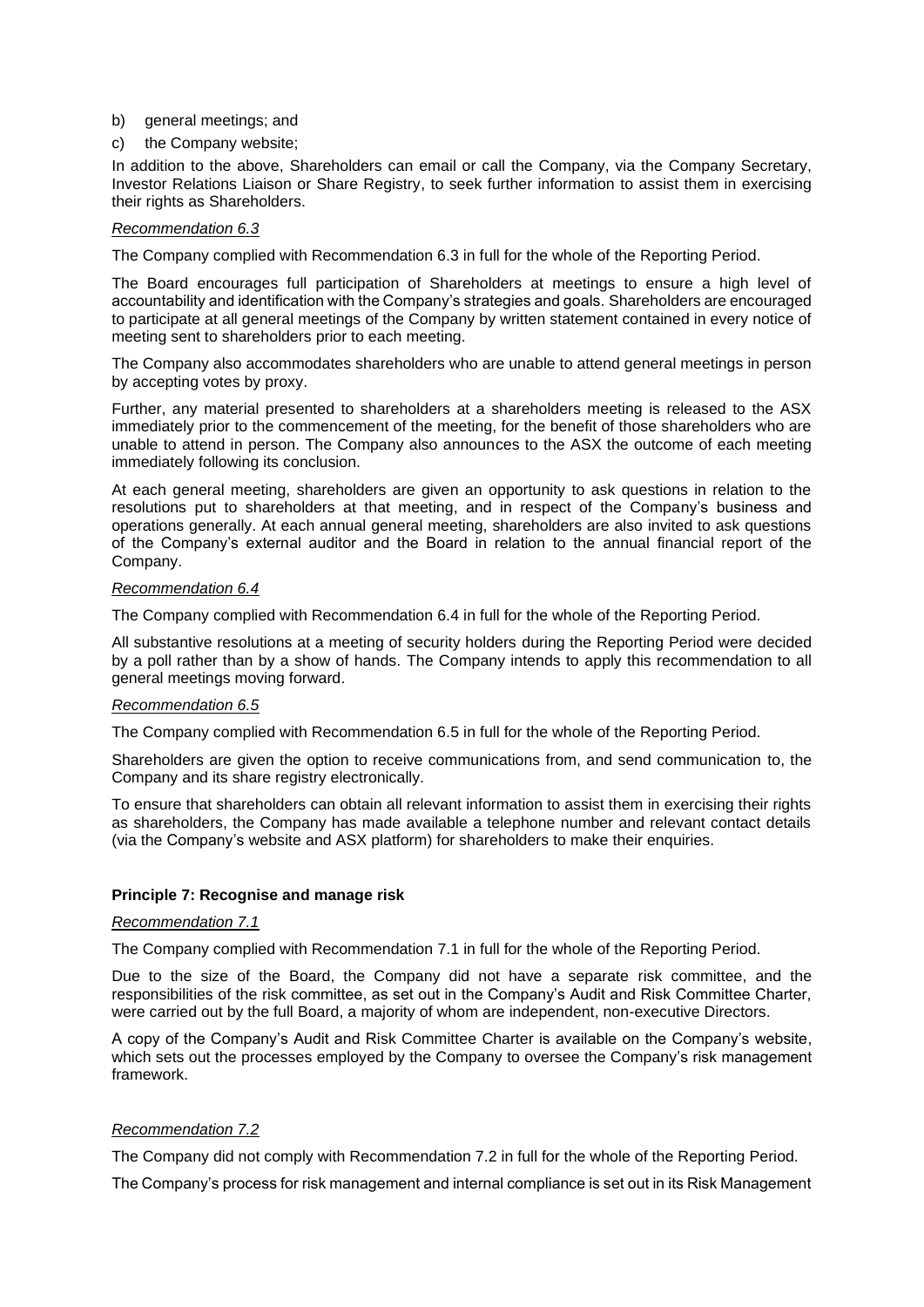# Policy.

The Company's Audit and Risk Committee Charter includes a requirement for the Audit and Risk Committee (or in its absence, the Board) to regularly review the Company's risk management framework, to satisfy itself that it continues to be sound. The Company's formal risk management policies do not currently require the Board to undertake an annual review of the risk management framework of the Company to satisfy itself that the Company is operating with due regard to the risk appetite set by the Board.

Whilst a formal review of the nature required by Recommendation 7.2 was not undertaken during the Reporting Period, given the size of the Company, and the current level of involvement of the Board in material matters of the Company, the Board considers that these reviews are undertaken on an ongoing basis, and that a formal annual review was not required during the Reporting Period. Nevertheless, the Company will include this requirement in its updated Risk Management Policy, which it intends to adopt this reporting period.

## *Recommendation 7.3*

The Company complied with Recommendation 7.3 in full for the whole of the Reporting Period.

From the commencement of the Reporting Period until July 2020, due to the size and nature of the Company's operations, the Company did not consider it necessary to have an internal audit function. The Company's Corporate Governance Plan charged the Audit and Risk Committee and/or Board with responsibility for monitoring the effectiveness of the Company's risk management and internal control processes, and the need for a formal internal audit function,

In July 2020, on advice from the Company's Chief Financial Officer of an obligation to do so under Israeli law, the Company appointed an Internal Auditor, Mr Beni Ackerman, who is a partner at the Head of Internal Audit Division at accounting and advisory firm, Baker Tilly. Mr Akerman's role is to assist the Company to accomplish its objectives by bringing a systematic, disciplined approach to evaluate and improve the effectiveness of risk management, control, and governance processes within the Company. The Internal Auditor's responsibilities include mapping relevant regulations applicable to the Company, checking for compliance with selected clauses of Israeli Companies Law, and checking for compliance with ASX recommendations.

## *Recommendation 7.4*

The Company complied with Recommendation 7.4 in full for the whole of the Reporting Period.

The Company's Risk Management Policy details the Company's risk management system which assists in identifying and managing potential or apparent environmental or social risks (where appropriate).

The Company does not have any material exposure to environmental or social risks.

## **Principle 8: Remunerate fairly and responsibly**

# *Recommendation 8.1*

The Company complied with Recommendation 8.1 in full for the whole of the Reporting Period.

For the period 1 January 2020 to 20 February 2020, due to the size of the Board, the Company did not have a separate remuneration committee, and the responsibilities of the remuneration committee as set out in the Remuneration and Nomination Committee Charter were carried out by the full Board.

In February 2020, the Company established a joint Remuneration and Nomination Committee, comprised of three independent, non-executive Directors, being Dr James Ellingford, Mr Michael Edwards and Mr Amit Edri. Mr Edwards was appointed as the Chair of the Committee, and was not the Chairman of the Board.

Following the resignation of Mr Edwards on 27 March 2020, the Committee comprised of Dr James Ellingford and Mr Amit Edri. Following the resignation of Mr Edri on 9 June 2020, the Committee was comprised of only Dr Ellingford, and the duties under the Remuneration and Nomination Committee Charter were carried out by the full Board.

On 29 September 2020, the Company appointed Mr Benjamin Karasik (a non-independent nonexecutive Director) and Mr Peter Hatfull (an independent non-executive Director) to the Committee with Dr Ellingford. Mr Hatfull was appointed as the Chair of the Committee, and was not the Chairman of the Board. Following the resignation of Mr Karasik on 31 October 2020, the Committee comprised Dr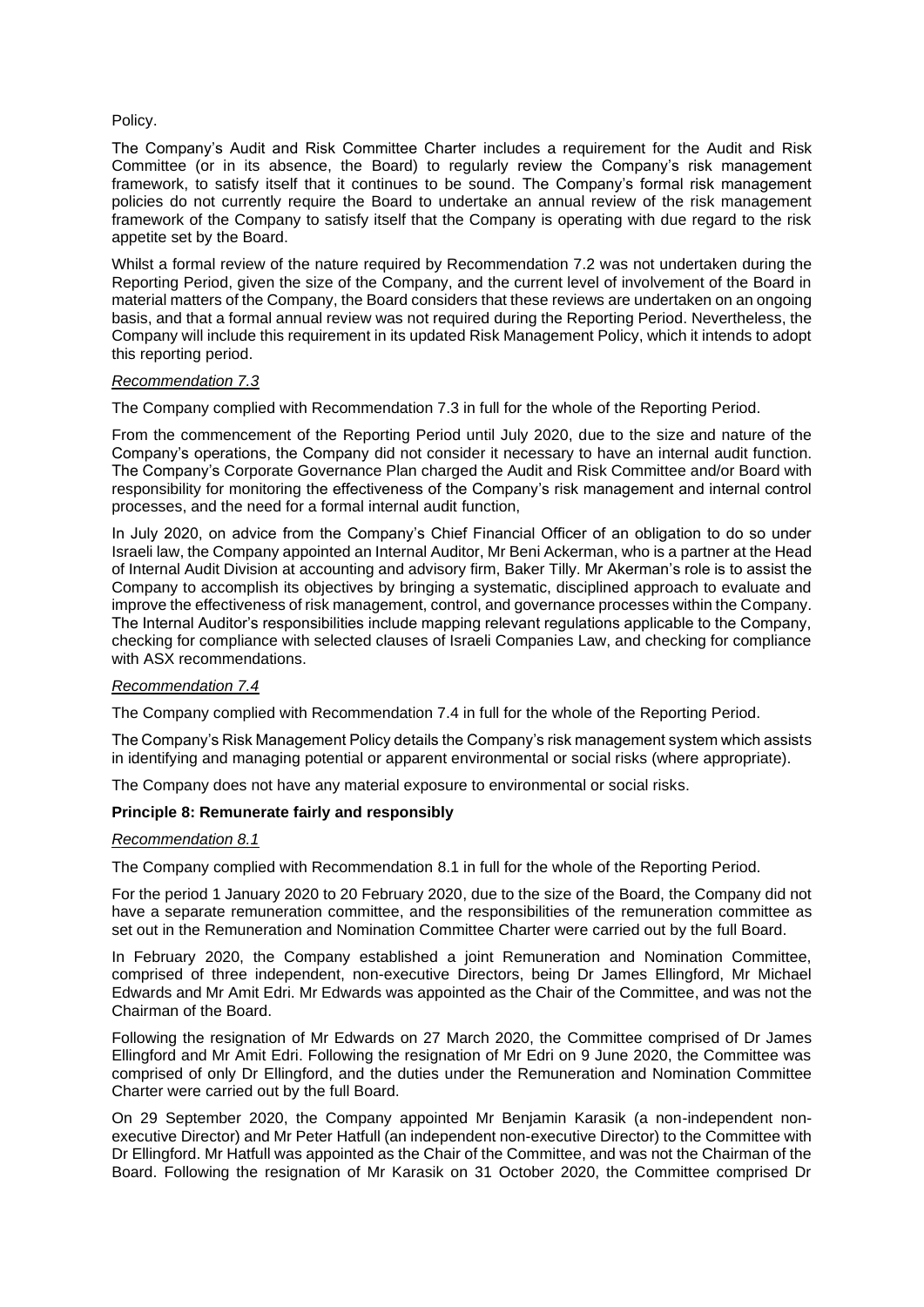Ellingford and Mr Hatfull.

Given the size of the Board, the Company did not consider it necessary that the Remuneration and Nomination Committee comprise three members, and considered that the composition of its Remuneration and Nomination Committee was at all times sufficient to allow it to carry out its Australian duties and responsibilities in accordance with its Charter.

As an Israeli company, the Company is required to appoint a remuneration committee that has no less than three members, a majority of which must be 'External Directors' (as defined under the Israeli Companies Law, 1999), and of which each External Director is a member. The Company is in the process of preparing documents for the appointment of External Directors, and will reconstitute its joint Remuneration and Nomination Committee to comply with these Israeli obligations as soon as possible.

The joint Remuneration and Nomination Committee (or the Board, in its absence) is responsible for carrying out the duties and responsibilities set out in the joint Remuneration and Nomination Committee Charter, a copy of which is available on the Company's website.

The relevant qualifications and experience of the members of the current joint Remuneration and Nomination Committee are set out at Recommendation 2.1 above.

The joint Remuneration and Nomination Committee did not hold a formal meeting during the Reporting Period.

## *Recommendation 8.2*

The Company complied with Recommendation 8.2 in full for the whole of the Reporting Period.

The Company's policies and practices regarding the remuneration of Non-executive Directors and the remuneration of Executive Directors and other senior executives are set out separately in the Company's Compensation Policy, a summary of which is disclosed in the Notice of AGM and EGM released by the Company on 7 March 2018.

## *Recommendation 8.3*

The Company complied with Recommendation 8.3 in part for the whole of the Reporting Period.

The Remuneration Committee (or, in its absence, the Board), is required to review, manage, and disclose the policy (if any) under which participants in a plan may be permitted (at the discretion of the Company) to enter into transactions (whether through the use of derivatives or otherwise) which limit the economic risk of participating in the plan.

The Company's general policy is that participants in the Company's employee incentive plan are prohibited from entering into transactions which 'hedge' the risk of any fluctuation in the value of any unvested entitlement in the Company's securities. The Company intends to update its Corporate Governance Plan to formally disclose this policy for this reporting period.

## *Recommendation 9.1*

Recommendation 9.1 does not apply to the Company, as all Directors are fluent English speakers.

## *Recommendation 9.2*

The Company complied with Recommendation 9.2 in full for the whole of the Reporting Period.

As at 19 February 2021, over 95% of the Company's CDI-holders are based in Australia. During the Reporting Period, the Company held its annual general meeting at its registered office (at the time) in Subiaco, Western Australia, at 3.00pm AWST (9:00am Israel time). Due to the evolving COVID-19 situation at the time of the meeting, the meeting was made accessible to all holders of Shares and CDIs via live teleconference. The Company considers that this time and place was reasonable in the circumstances.

## *Recommendation 9.3*

The Company did not comply with Recommendation 9.3 in full for the whole of the Reporting Period.